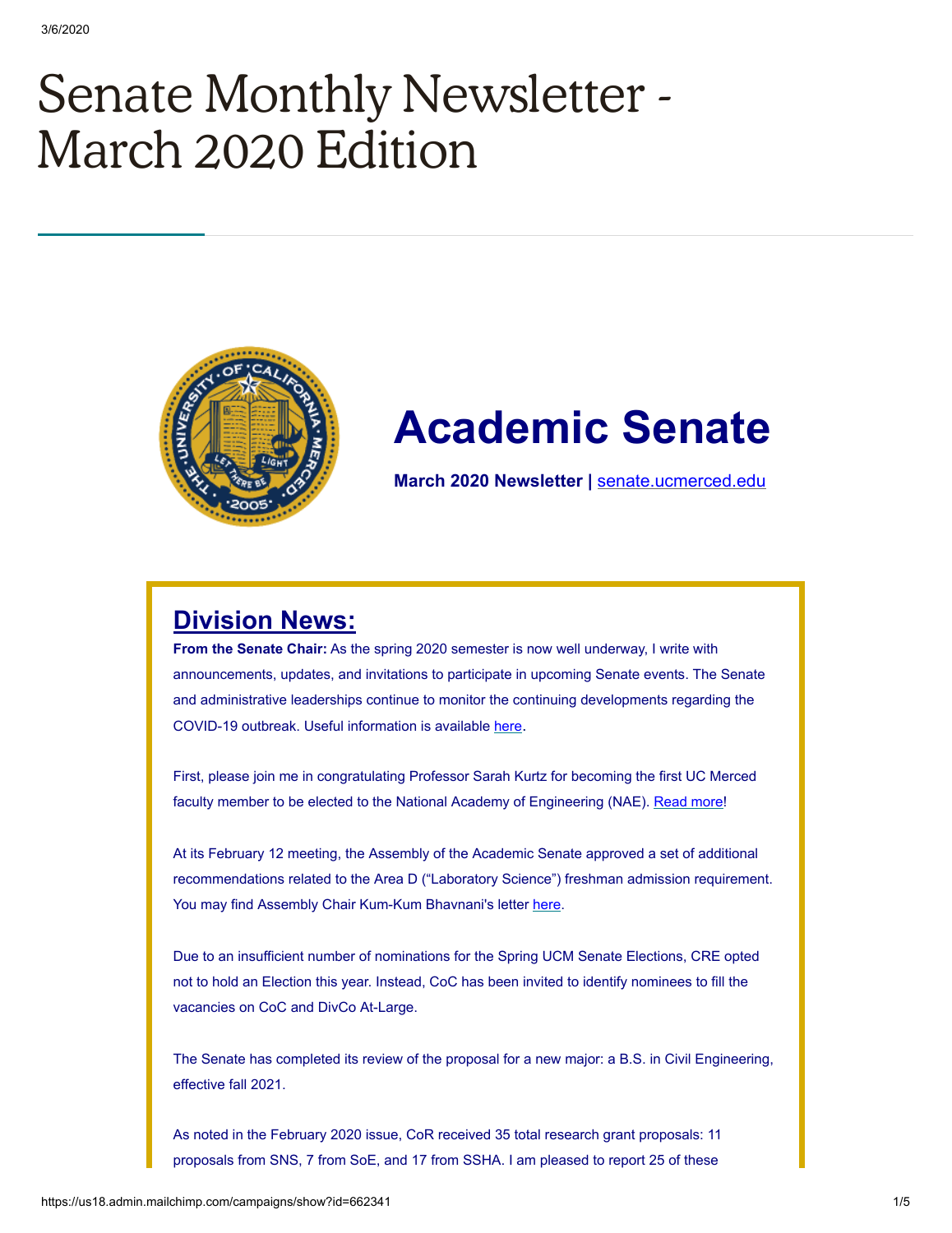proposals were awarded. 2020 Senate faculty grant awardees may be found [here.](https://senate.ucmerced.edu/sites/senate.ucmerced.edu/files/page/documents/summary_of_senate_grant_awardees_2020.pdf)

p p p p

UC Merced will host regional admission receptions (March 28-29 and April 4-5, 2020) across the State for admitted students and their families to meet with current students and learn about campus resources.

CAPRA, the EVC/Provost, and the Associate Provost for Academic Planning & Budget are reviewing the documents submitted by Schools and Divisions for Phase I of academic planning.

Finally, I hope you will mark the following on your calendars:

- **The nomination period for the Academic Senate's nine Senate Awards will close at 5 p.m. on Monday, March 9, 2020.** Departments are encouraged to recognize members' achievements by nominating individuals for each award.
- **The annual spring Meeting of the Division will take place on Thursday, May 7, 2020 from 3:00 p.m. - 4:30 p.m. in KL 232.** As always, a reception will follow. At this meeting, next academic year's Senate Chair and Vice Chair and the recipients of the Senate Awards will be announced. We hope you will participate in this final Meeting of the Division for AY 2019-20 and/or join the reception that immediately follows to connect with colleagues.

- Tom Hansford

## **Committee Highlights**

[The Committee on Academic Personnel](https://senate.ucmerced.edu/CAP) (CAP) is conducting business as usual.

[The Committee on Academic Planning and Resource Allocation](https://senate.ucmerced.edu/CAPRA) (CAPRA) is working with APAPB Schnier to prepare for the review of documents that will be submitted by Schools and Divisions in support of Phase I of academic planning. Committee is also reviewing the joint Senateadministration Budget Working Group's proposed model for summer session faculty compensation.

[The Committee on Faculty Welfare and Academic Freedom](https://senate.ucmerced.edu/FWAF) (FWAF) discussed, and issued a memo on, a systemwide report on UC affiliations with non-UC entities. FWAF also heard updates from the Associate Vice Provost for Faculty on the Faculty Peer Mediation Program. FWAF is also working on drafting a campus statement, for Division Council's future review, on Academic Freedom, in response to a suggestion from the University Committee on Academic Freedom.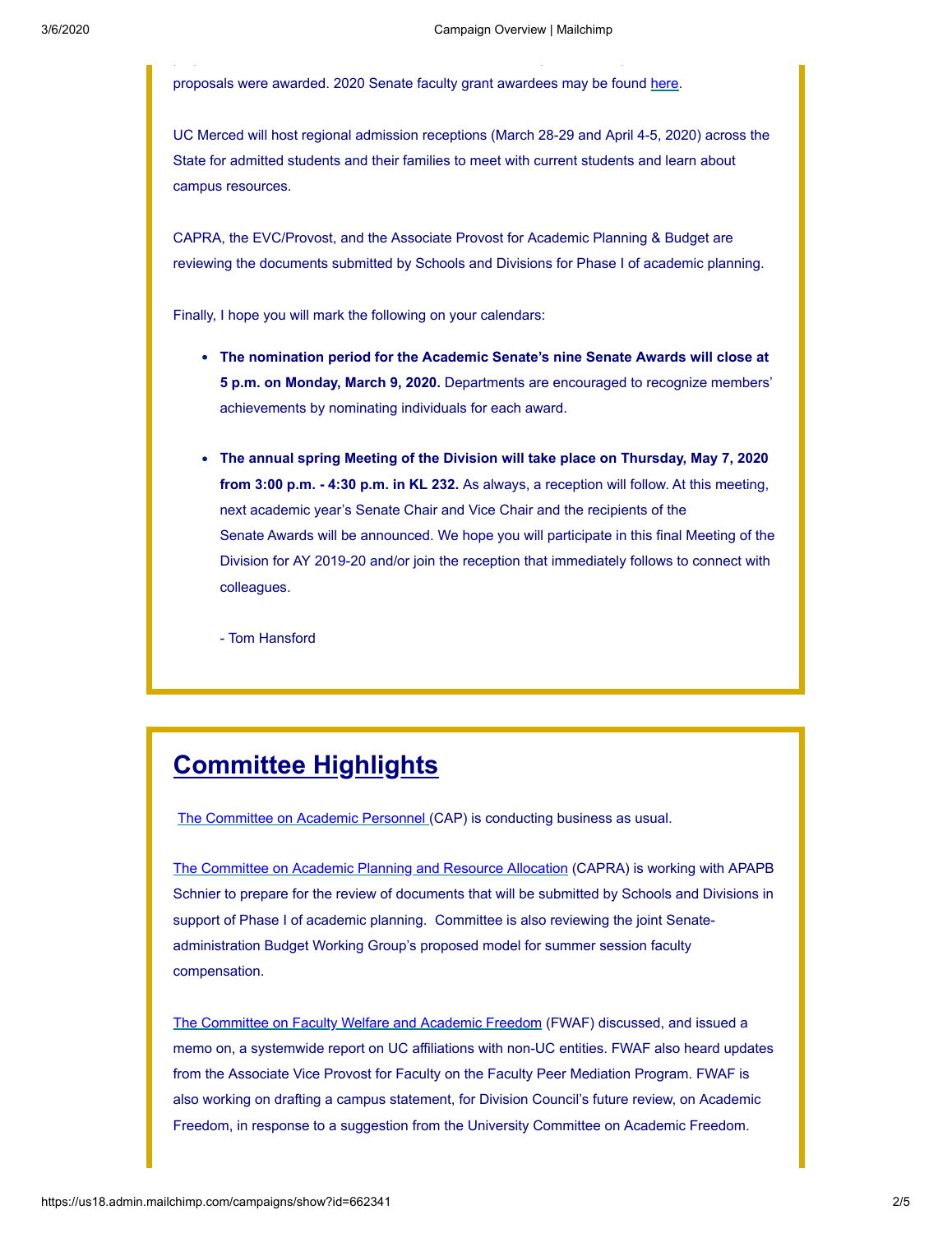[The Committee on Research](https://senate.ucmerced.edu/COR) (COR) has finalized revisions to the second draft of the ORU policy and has submitted to Division Council for review. The committee continues to refine its draft research enhancement proposal. The committee also opined on the "White Paper on Recognizing International Activities as Part of the Merit, Tenure, and Promotion Process at the University of California".

[The Graduate Council](https://senate.ucmerced.edu/GC) (GC) met on February 4 and 18. GC continues to work on CRF Policy revisions, and has voted to remove the Syllabus requirement starting with proposals submitted to Curriculog in AY 2020-21, and is proposing to have an abbreviated review process for a number of CRF modifications. GC also established a Workgroup with members of the Curriculum Advisory Board for the Teacher Preparation Program, GC Chair and Vice Chair, and the Vice Provost and Dean of Graduate Education (VPDGE), and discussed preparation for the impending Supreme Court decision on DACA, as well as the Academic Planning Document prepared by the VPDGE.

[The Committee on Rules and Elections](https://senate.ucmerced.edu/CRE) (CRE) opined on UGC's proposal to establish the Admissions and Financial Aid Subcommittee of UGC as a stand-alone Senate Committee. CRE has begun its decennial review of the UCM Bylaws.

[The Committee on Diversity and Equity](https://senate.ucmerced.edu/DE) (D&E) consulted with Vice Chancellor and Chief External Relations Officer Klotzbier, Associate Vice Chancellor Han, and Assistant Vice Chancellor Pollard on the possibility of an Endowed Chair for Diversity and Equity, and consulted Chief Diversity Officer Matos and Associate Vice Provost for Faculty Valdez on Diversity, Equity and Inclusion in faculty hiring process and retention. D&E also continued its discussion on space planning and how it may best address the needs of students, in particular historically underrepresented students, including undergraduate students over 25 years of age.

[The Committee on Library and Scholarly Communications](https://senate.ucmerced.edu/LASC) (LASC) is exploring the issue of Library consultation as proposals for new programs are developed. The committee also reviewed the Library's draft goals that will eventually be submitted to the EVC/Provost and the Senate in support of academic planning, as well as heard a presentation from Research Services Librarian Elizabeth Salmon on the Zero Cost Course Materials Initiative.

[The Undergraduate Council](https://senate.ucmerced.edu/UGC) (UGC) has reviewed and made recommendations on 16 courses. Members have discussed, and will offer comments on the following: Report of the Standardized Testing Task Force and the BOARS recommendations to eliminate the ACT/SAT Essay Writing Test.

[Divisional Council](https://senate.ucmerced.edu/DivCo) (DivCo) convened on March 4 and discussed a White Paper on Recognizing International Activities in Merit, Tenure and Promotion Processes.

### **March Contact** the Chair